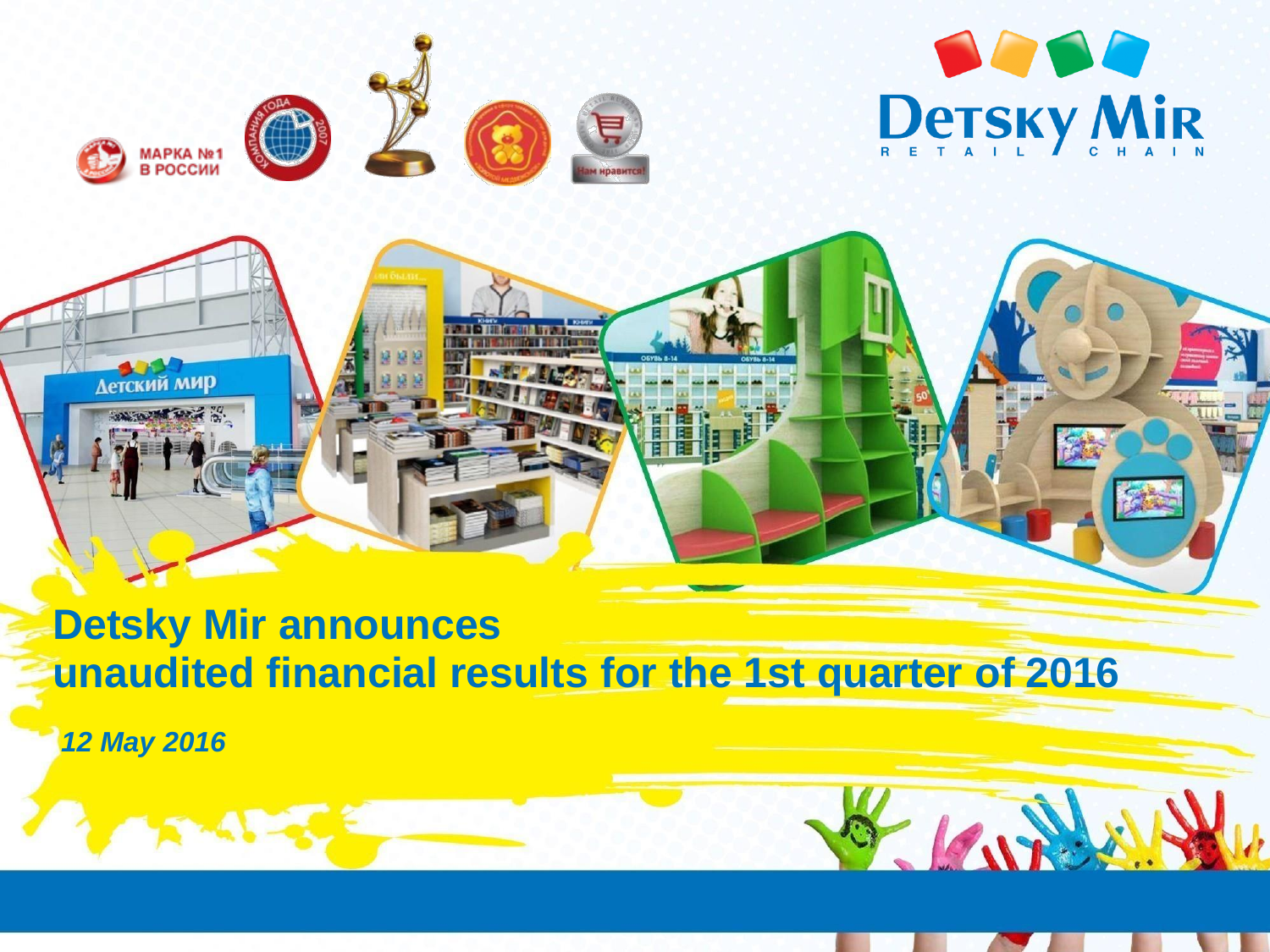Some of the information in this presentation may contain projections or other forward-looking statements regarding future events or the future financial performance of Detsky Mir Group. You can identify forward-looking statements by terms such as "expect," "believe," "anticipate," "continue," "estimate," "intend," "will," "could," "would," "should," "may" or "might", the negative of such terms or other similar expressions. These statements are only predictions and actual events or results may differ materially. We do not intend to update these statements to reflect events and circumstances occurring after the date hereof or to reflect the occurrence of unanticipated events. Many factors could cause the actual results to differ materially from those contained in our projections or forward-looking statements, including, among others, general economic conditions, our competitive environment, as well as many other risks specifically related to Detsky Mir Group and its operations.

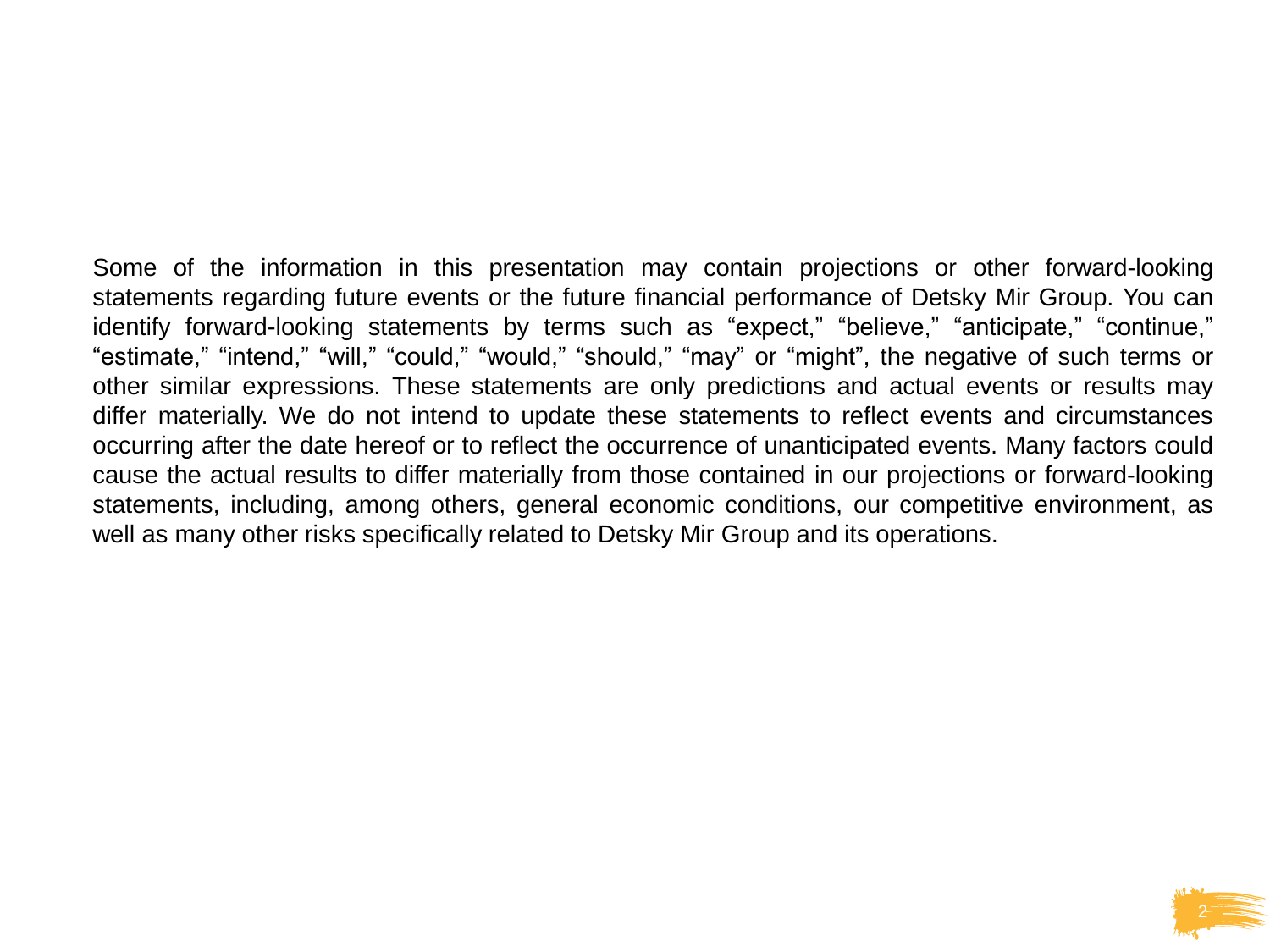# **Key financial and operating results in Q1 2016**







- **Total space increased** by 4 k sq m: from 490 k sq m in 2015 to 494 k sq m in Q1 2016 driven by 4 new store openings
- **Revenue increased** by 35.1% compared to the respective period of the previous year: from RUR12.2 bn in Q1 2015 to RUR 16.4 bn in Q1 2016
	- ̶ LFL<sup>1</sup> Detsky Mir revenue growth is 13.1% in Q1 2016 (average ticket growth is 12.1% and traffic growth is 0.9%)
- **Gross profit increased** by 25.2% compared to the previous year: from RUR4.4 bn in Q1 2015 to RUR5.5 bn in Q1 2016
	- ̶ **Gross margin** in Q1 2016 is 33.4%
- **Selling, general and administrative expenses** as a share of revenue decreased by almost 2 p.p. to 28.5% compared with 30.3% in Q1 2015, driven by increased operational efficiency
- **OIBDA** increased by 16.9% year-on-year to RUB 0.8bn vs RUB 0.7bn in Q1 2015; the **OIBDA margin** reached 4.9%
- **Net income** more than quadrupled year-on-year to RUB 0.1bn
- **The net debt/adjusted OIBDA LTM ratio** <sup>2</sup> as of March 2016 improved to 2.0x vs 2.3x in Q1 2015

#### **Notes:**

<sup>1</sup> LFL measures is calculated on the basis of operations of Detsky mir branded stores only. The Detsky Mir stores that are included in like-for-like comparisons are those stores that have been open within a calendar year for which the like-to-like comparison is being made. For example, the like-for-like comparison of retail sales between Q1 2016 and Q1 2015 would include revenue of all Detsky Mir stores that were opened during the course of 2014 and that were in operation during 2015 and Q1 2016. Like-for-like revenue is calculated on the basis of store revenue in roubles (including VAT but excluding returns) <sup>2</sup> Adjusted OIBDA LTM excludes one-off effects related to the disposal of the Yakimanka building and payments under the long term incentive scheme

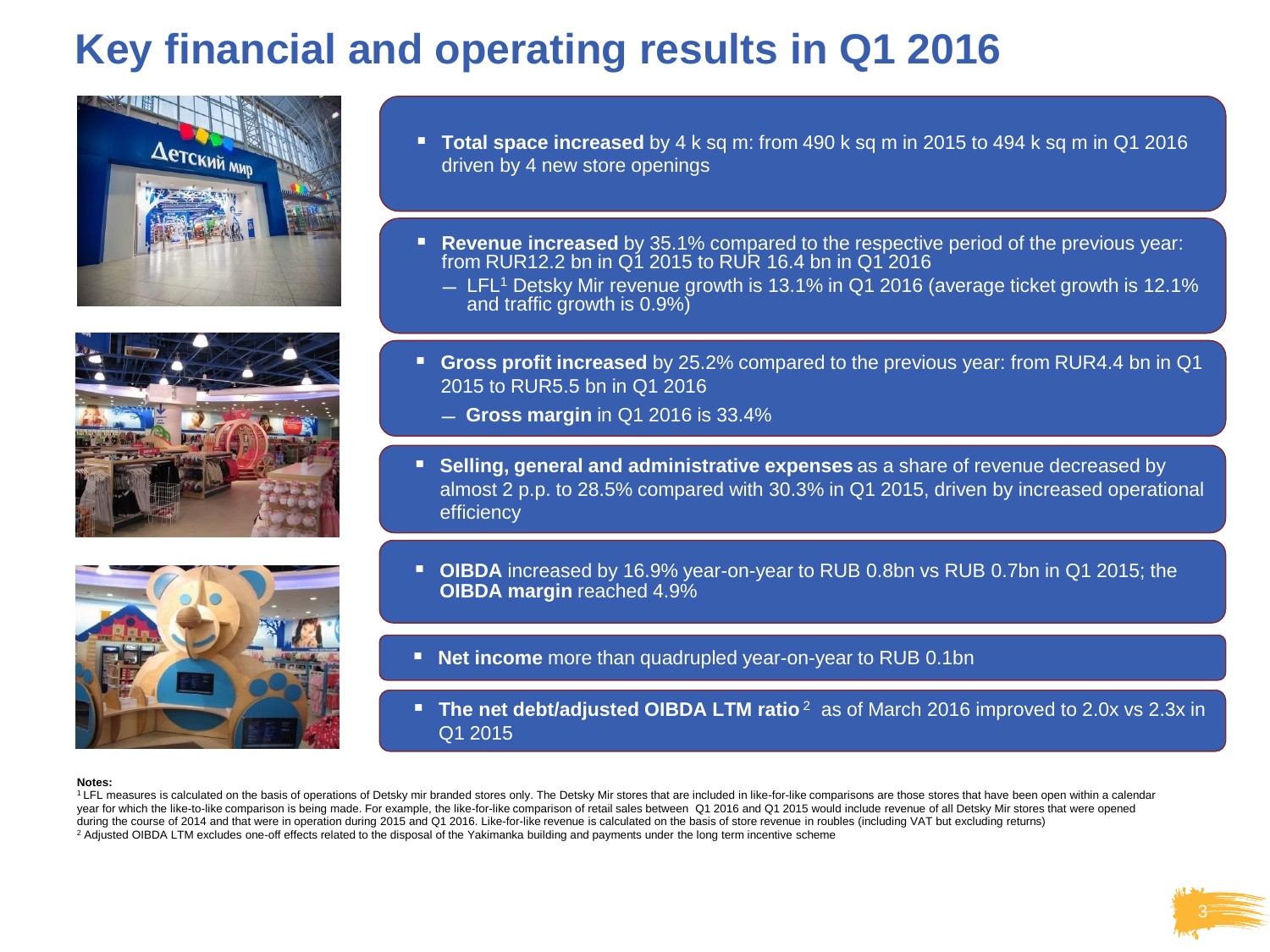### **Q1 2016 financial performance overview**

#### **Key financials in Q1 2016 vs. Q1 2015 (RUB bn, unless specified otherwise) Key Facts**

| <b>RUB bn</b>                                           | Q1 2015 | Q1 2016 | <b>Change YoY</b> |
|---------------------------------------------------------|---------|---------|-------------------|
| Number of stores                                        | 330     | 428     | 29.7%             |
| Detsky Mir <sup>1</sup>                                 | 287     | 384     | 33.8%             |
| ELC                                                     | 43      | 44      | 2.3%              |
| Selling space (k sq m)                                  | 399     | 494     | 23.8%             |
| Revenue                                                 | 12.2    | 16.4    | 35.1%             |
| Selling, administrative and other operating<br>expenses | 3.7     | 4.7     | 26.8%             |
| % of revenue                                            | 30.3%   | 28.5%   | $-1.8p.p.$        |
| <b>OIBDA</b>                                            | 0.7     | 0.8     | 16.9%             |
| OIBDA margin (%)                                        | 5.7%    | 4.9%    | $-0.8p.p.$        |
| Net income / (loss)                                     | 0.02    | 0.1     | 322.0%            |

**Key financials, LTM as of March 2016 vs. LTM as of March 2015 (RUB bn, unless specified otherwise)**

| <b>RUB bn</b>                                               | 2015  | <b>LTM as of March LTM as of March</b><br>2016 | <b>Change YoY</b> |  |
|-------------------------------------------------------------|-------|------------------------------------------------|-------------------|--|
| Revenue                                                     | 48.5  | 64.8                                           | 33.7%             |  |
| Selling, administrative and other<br>operating expenses $2$ | 13.6  | 16.7                                           | 23.0%             |  |
| % of revenue                                                | 28.0% | 25.8%                                          | $-2.3p.p.$        |  |
| OIBDA <sup>3</sup>                                          | 5.1   | 6.3                                            | 23.9%             |  |
| OIBDA margin (%)                                            | 10.5% | 9.7%                                           | $-0.8p.p.$        |  |
| Net income / (loss) $4$                                     | 2.1   | 2.3                                            | 5.7%              |  |
| Net profit margin                                           | 4.4%  | 3.5%                                           | $-0.9p.p.$        |  |
| Net debt                                                    | 11.4  | 12.6                                           |                   |  |
| Net debt / $OIBDA3$                                         | 2.3x  | 2.0x                                           |                   |  |

Source: DM's unaudited IFRS report as of Q1 2016

<sup>1</sup> Chain growth since the beginning of 2016 amounted to four stores excluding relocation

<sup>2</sup> Excluding one-off effects related to payment of bonuses under the long term incentive scheme

| <b>Key Facts</b>                                               |                                                                                                                                                                                                                     |  |  |
|----------------------------------------------------------------|---------------------------------------------------------------------------------------------------------------------------------------------------------------------------------------------------------------------|--|--|
| 4 new stores                                                   | In Q1 2016 4 new stores were opened excluding<br>relocation<br>■ Total selling space has increased by 4 k sq.m since the<br>beginning of the year                                                                   |  |  |
| <b>Revenue growth</b><br>$+35%$                                | 35% growth of revenue in Q1 2016 is due to:<br>- Growth in LFL sales by 13%<br>- Increasing maturity of stores opened in 2014 and<br>2015                                                                           |  |  |
| <b>Improved</b><br>operating<br>efficiency                     | Reduction of the share of selling, general and<br>administrative expenses from 30.3% to 28.5% of<br>revenue driven by improved operating efficiency and<br>costs cutting                                            |  |  |
| <b>Revenue growth</b><br>+34%                                  | Growth of revenue in the last twelve months results<br>from:<br>High LFL sales growth<br>- An all-time high number of stores opened in 2015<br>(104 new stores)<br>- Increasing maturity of stores opened last year |  |  |
| <b>Improved</b><br>operating<br>efficiency                     | Reduction of the share of selling, general and<br>administrative expenses from 28.0% to 25.8% of<br>revenue driven by improved operating efficiency of<br>business                                                  |  |  |
| <b>Improved</b><br>net debt/adjusted<br><b>OIBDA LTM ratio</b> | The net debt/adjusted OIBDA LTM ratio as of March<br>2016 improved to 2.0x vs 2.3x in Q1 2015                                                                                                                       |  |  |

<sup>3</sup> Excluding one-off effects related to the disposal of the Yakimanka building and payment of bonuses under the long term incentive scheme

<sup>4</sup> Excluding one-off effects related to the disposal of the Yakimanka building, payment of bonuses under the long term incentive scheme and other non-operating one-off costs

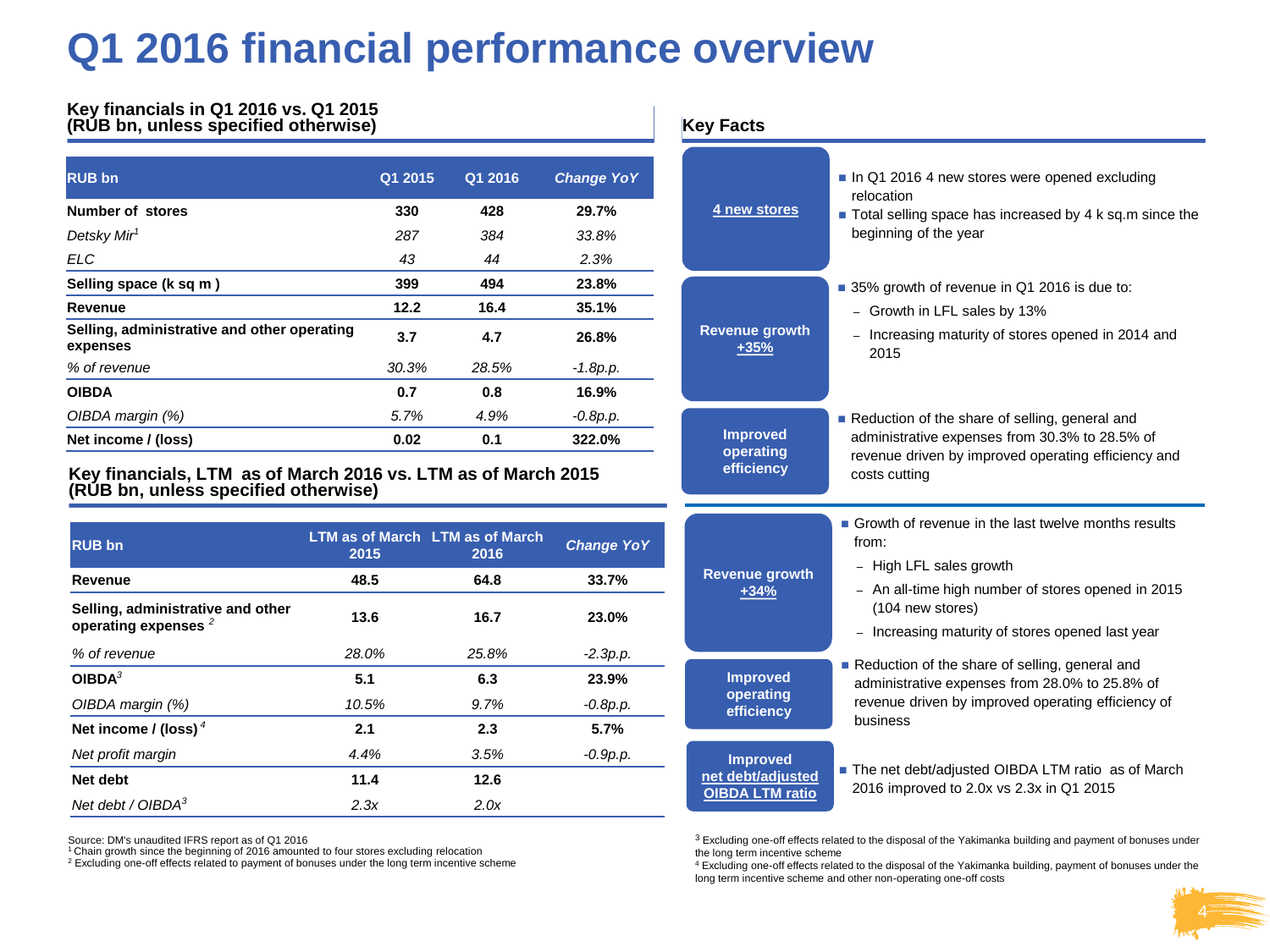# **Robust like-for-like performance**

### **Like-for-like sales (in RUR)**



### **Comments**

- Double-digit growth of the like-for-like sales was a result of competitive pricing policy, marketing activities and improvements in merchandising
- Key driver of the like-for-like sales is an increase in traffic
- New openings under new store concept, attractive loyalty program, and competitive prices will be supportive for like-for-like growth in the future

#### **Like-for-like sales growth for FY 2015**

| Children's<br>retail | <b>Food retail</b> |      |       | <b>Electronics</b><br>retail |      |                           |
|----------------------|--------------------|------|-------|------------------------------|------|---------------------------|
| 12,4%                | 6,2%               | 3,1% | 13,7% | 0,6%                         | 9,1% |                           |
| Mir                  | Detsky Magnit      | Dixy | X5    | Okey                         |      | $-12,7%$<br>Lenta M.video |

5

| LFL growth in 2011     |       | LFL growth in 2012 | LFL growth 2013 | LFL growth 2014 | LFL growth 2015 | LFL growth Q1 2016 |  |
|------------------------|-------|--------------------|-----------------|-----------------|-----------------|--------------------|--|
| <b>Total</b>           | 14.9% | 5.6%               | 13.4%           | 13.6%           | 12.4%           | 13.1%              |  |
| Average ticket         | 6.1%  | 6.4%               | 4.8%            | 5.1%            | 8.4%            | 12.1%              |  |
| Traffic (# of tickets) | 8.3%  | (0.7%              | 8.2%            | 8.1%            | 3.7%            | 0.9%               |  |

Detsky Mir continued showing high growth rates in Q1 2015 based on several factors including **high LFL sales growth (+13%)**